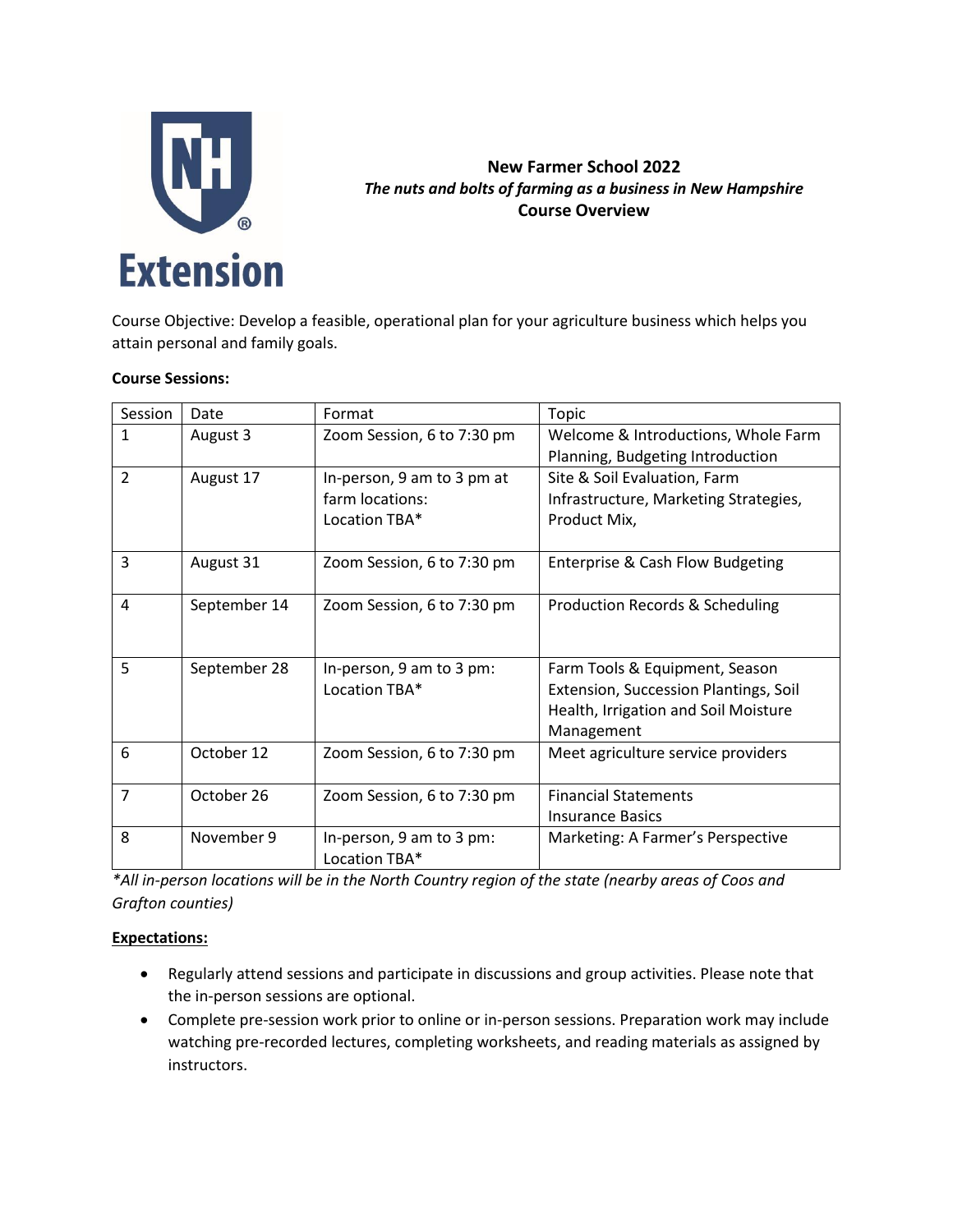- Participate in a small cohort with Extension team member and fellow participants with likeminded agricultural interest. This involves completing an assignment related to the topic for the week, discussion board conversation, and online discussions as desired.
- Please reach out to the team if you feel you cannot continue with the course. A pro-rated registration fee will be refunded to participants who do not continue with the course and *give adequate notice to the course administrators*. Please see Attendance Policy below. Registration refunds are not given for simply not attending sessions. Participants must make the request to drop the course.

# **Course Technology**

A test run for the Zoom sessions will be available prior to the first session for anyone who wishes to test their system.

All course materials will be housed in the Microsoft Teams platform. Participants will receive instructions for how to access Microsoft Teams before the course begins. This platform includes a chat feature, enabling participants to communicate with one another and with instructors between sessions. A tutorial will be available prior to our first class to introduce participants to the platform. Each person will receive access to Teams, regardless of whether participating as an individual or with a partner from the same farm business. The course materials loaded onto this platform will remain live indefinitely after the course ends.

It is important that all participants check-in on Teams frequently throughout the course to obtain course materials, prepare for upcoming sessions, and receive general announcements from instructors.

The evening Zoom sessions (August 3, August 31, September 14, October 12 and October 26) will use the following connection information:

Join from PC, Mac, Linux, iOS or Android: the link to the Zoom sessions will be emailed to all registered participants prior to the first session.

If technology or other special accommodations are needed such as computer or Internet access, video or sound capabilities, please contact the course administrator, [Kelly McAdam,](mailto:kelly.mcadam@unh.edu) as soon as possible to make arrangements.

# **Course Communication**

The New Farmer School instructors will use Microsoft Teams to send general announcements to participants. However, realizing that this technology may be new to some, email communication will be used for the first two sessions of the course, in addition to Teams. After this, Teams will be the primary means of communication between the instructors and participants for general announcements only. If Microsoft Teams is a struggle for you, be sure to contact Kelly for assistance and to receive any updates you may have missed.

### **Attendance Policy & Course Completion**

It is important to communicate with the New Farmer School administrator if you are no longer able to attend New Farmer School. Due to the popularity of this program, we would like to give others the opportunity to join the class. Participants who *do not attend the first two sessions and who do not*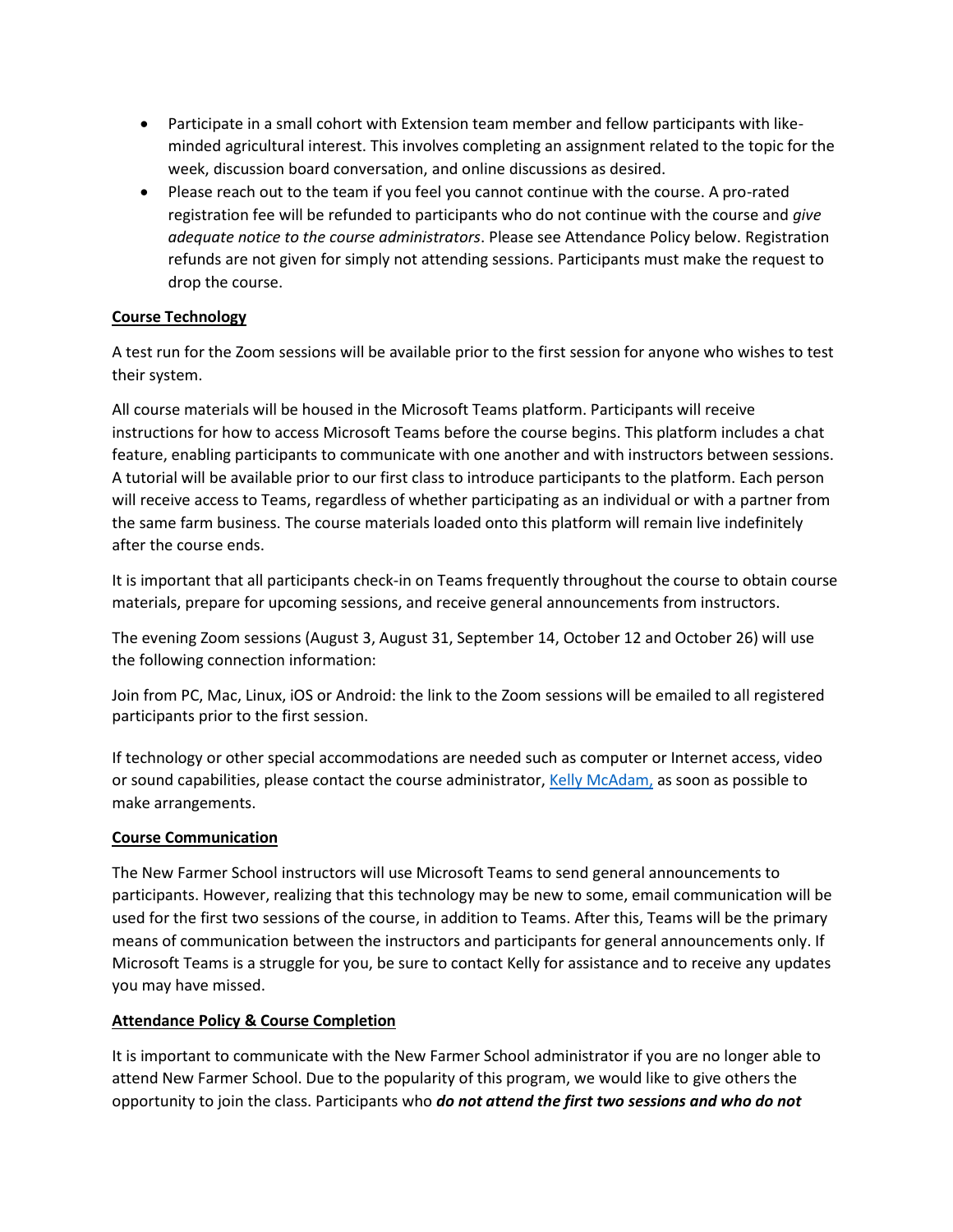*provide notice of their absence***,** will be removed from the course. For all other sessions, absences will be noted but a participant will not be removed from the course. All course materials will still be available, however, these absences will disqualify the participant from the borrower training component of the course. Classes can be made-up, and in that case, participants should contact [Kelly McAdam](mailto:kelly.mcadam@unh.edu) to make those arrangements.

### **In-person Sessions**

Our in-person sessions are optional. We will follow safety protocols to ensure the safety of all participants. The majority of the session will be held outdoors, however when weather is not favorable, indoor accommodations will be made with adequate social distancing. Mask use is at the discretion of the individual. It is strongly recommended for those who are at higher risk or unvaccinated to wear a mask, but it is not required.

For those who are unable to attend in-person sessions, we will make accommodations for you to receive the material that was covered in the course. This may include a virtual farm tour and/or resources covering the content of the day. It is helpful to know if you are not planning to attend the in-person session(s) in advance of the day.

### **USDA Borrower Training**

New Farmer School qualifies as a borrower training requirement for USDA Farm Service Agency Loans. If a participant wishes to pursue FSA loans in the future and use New Farmer School to meet the borrower training requirement, participants will need to complete the following and review with Extension staff from the New Farmer School: projected financial statements, marketing plan, and goals. Participants must also attend all Zoom sessions. If an absence is necessary, the participant must contact the New Farmer School administrator to make up the session.

### **New Farmer School Team**

| Rockingham County          |
|----------------------------|
| 113A North Rd.             |
| Brentwood, NH              |
| (603) 679-5616             |
| elaina.enzien@unh.edu      |
| <b>Strafford County</b>    |
| 273 Locust Street, Suite A |
| Dover, NH 03820            |
| (603) 749-2529             |
| jonathan.ebba@unh.edu      |
| <b>Belknap County</b>      |
| 64 Court St.               |
| Laconia, NH 03246          |
| (603) 527-5475             |
| kelly.mcadam@unh.edu       |
|                            |